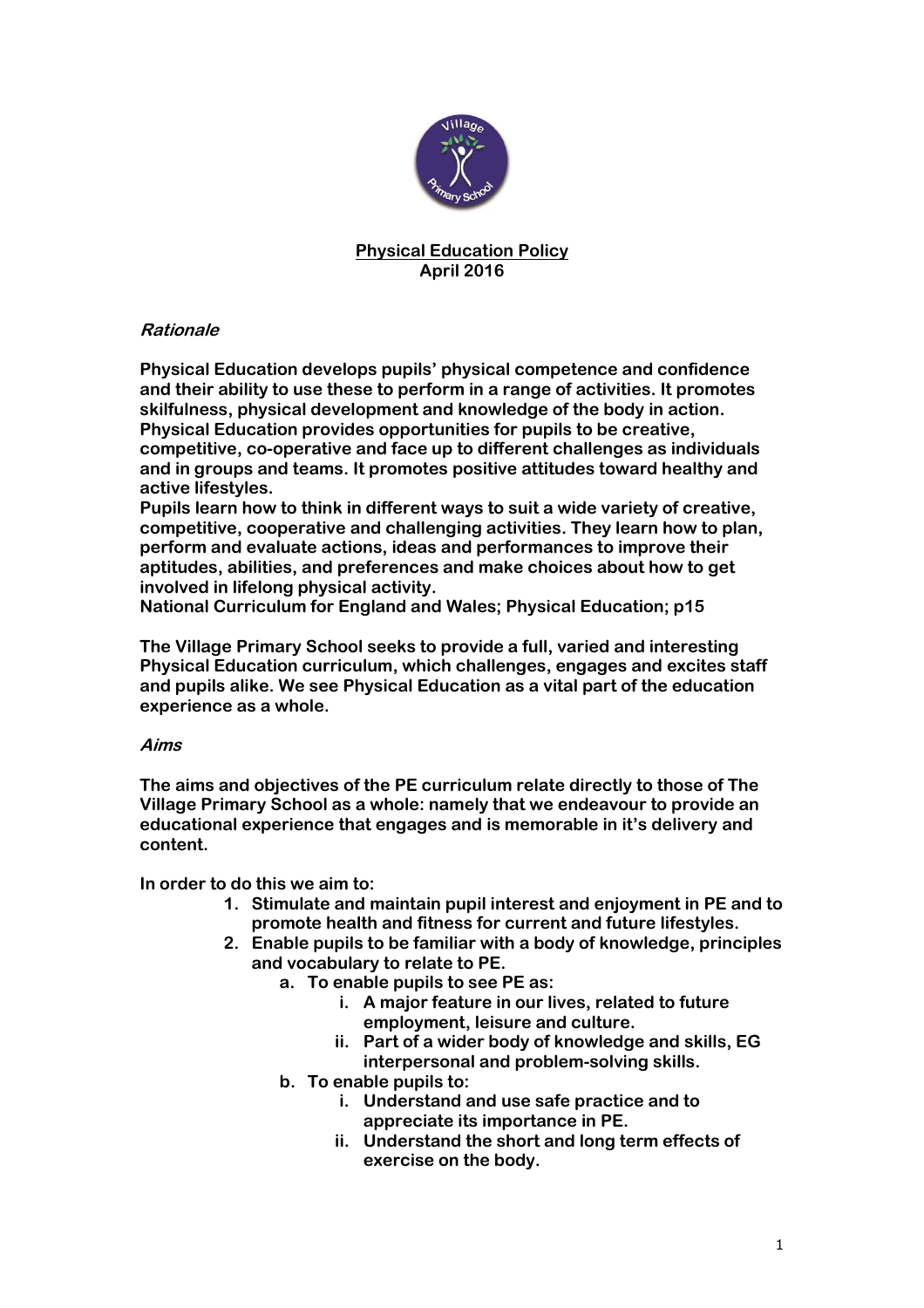- **iii. Understand the role of exercise in a fit and healthy lifestyle.**
- **3. Enable pupils to develop a range of desirable personal qualities such as safety, awareness, politeness, perseverance, concern for others, initiative and independence. The establishment of self-esteem through the development of physical confidence is a major aim for the Physical Education department.**
- **4. Enable pupils to work independently and as part of a group or team in varied activities so as PE contributes to the development of core skills such as communication by speech.**
- **5. Employ teaching methods and resources that will allow all pupils to have equal access to PE and to experience success and enjoyment in their PE work.**
- **6. Develop awareness in pupils of the implications of sport and physical activity (past and present) for the individual and local, national and international communities.**
- **7. Allow pupils to develop informed opinions and be able to support them in reasonable argument.**

## **Objectives**

**These objectives relate directly to the aims for PE at HSS and are intended to show how the aims are put into practice.**

- **1. Staff should provide a variety of experiences and activities during the course of study and during a PE lesson if possible and appropriate, for example:**
	- **a. Games**
	- **b. Gymnastics**
	- **c. Swimming**
	- **d. Indoor and Outdoor activities**
	- **e. Individual and group activities**
	- **f. Problem Solving**
	- **g. Communicating PE ideas to others by means such as speaking**
	- **h. Listening and appraising.**
	- **i. Practising and refining skills**
	- **j. Using repetition in order to improve**
- **2. The National Curriculum Key Stages 1 and 2 Orders should be used as the basic core skills for the Schemes of Work. Rules, vocabulary and invasion games skills such as throwing, and catching will be taught. Staff should encourage pupils to recall and apply their knowledge and skills in familiar and unfamiliar situations.**
- **3. Staff should refer to work in other curriculum areas when appropriate:**
	- **a. Pupils should follow written and verbal instructions accurately.**
		- **b. Safety is further enhanced by emphasis on the following:**
			- **i. The need to wear correct clothes/equipment.**
			- **ii. The need to follow rules.**
			- **iii. How to lift, carry, move and place heavy equipment.**
			- **iv. The need for warm-up and recovery period when exercising.**
			- **v. How to swim and be safe when around water.**
			- **vi. General safety rules when engaged in Outdoor Education.**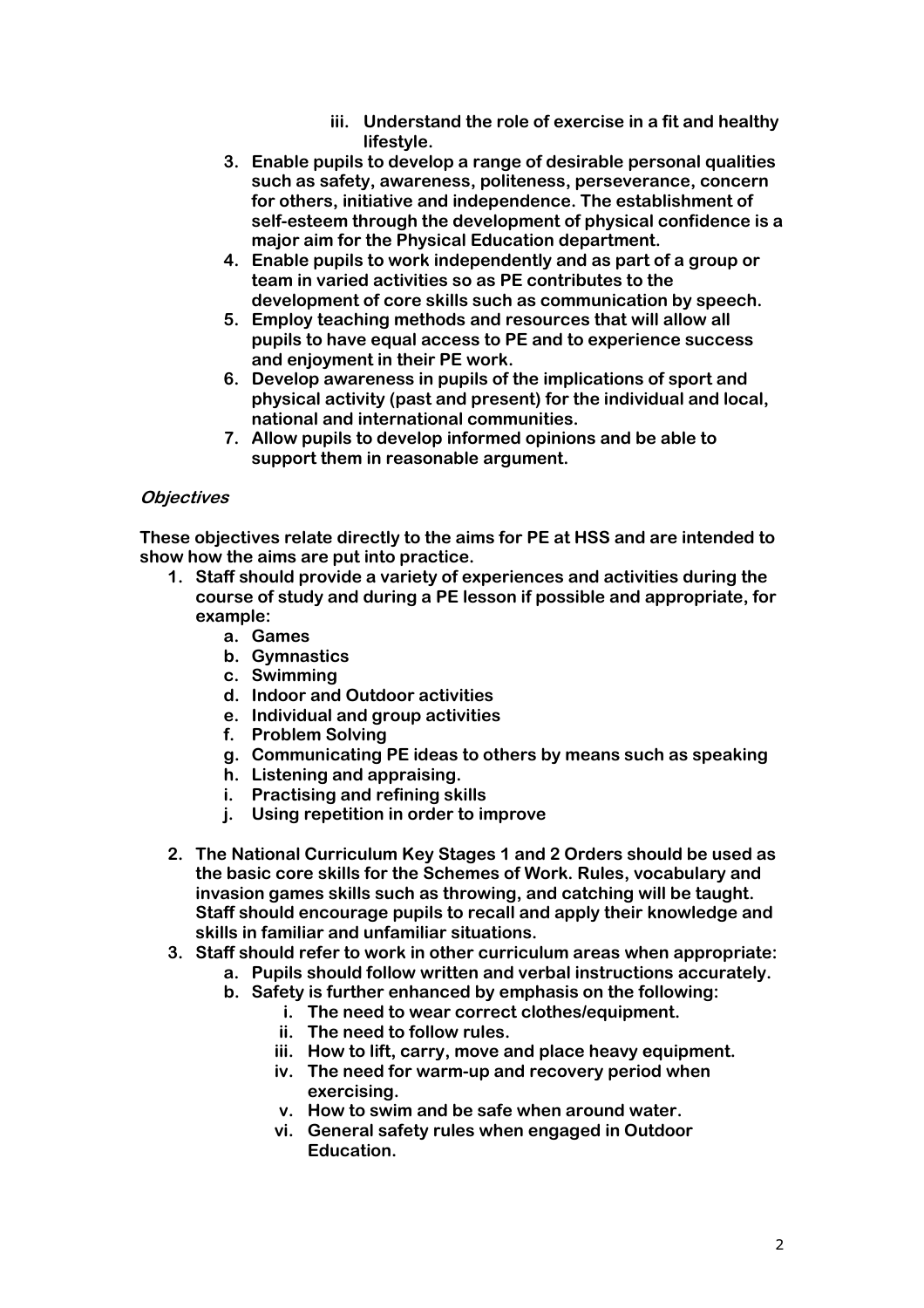- **4. Lessons should be conducted in a secure, supportive and disciplined manner that demonstrates mutual respect. Pupils should learn the rules, etiquette, laws and codes for various activities. The department's schemes of work identify planned opportunities for pupils to to develop a range of desirable personal qualities.**
- **5. There should be opportunities for individual and/or group activities so as pupils can express their feelings verbally and learn how to work cooperatively as well as on their own.**
- **6. Staff should encourage pupils to improve in a particular sport or skill over a period of time.**
- **7. Staff should adhere to the School and Departmental reward systems in order to encourage pupils to achieve their full potential and experience a feeling of achievement.**
- **8. Pupils should be encouraged to share their experiences/culture with others in order to enhance the quality of learning and to develop socially and inclusively.**
- **9. Staff should not attempt to spend inequitable amounts of time with any one pupil or groups of pupils/gender group etc. However staff often spend considerable amounts of their own time helping individual pupils.**
- **10.Staff should attempt to show the enjoyment and benefits that PE and Sport have given us. This can be done by carefully phrased comments and well-chosen resources.**
- **11.As a school working toward inclusion we will allow opportunities at various times for group discussion. At these times we can listen to each other's views and hopefully reflect upon them, particularly on health and fitness issues.**

### **Health and Safety Policy**

### **Introduction**

**The effective management of safety for HSS has four main components:**

- **1. Risk Assessment and planning before a lesson.**
- **2. Organisation of routines during and between lessons to include:**
	- **a. The use of appropriate kit.**
	- **b. Checking PE areas are free from sharp objects and broken glass.**
	- **c. Location of safety equipment.**
	- **d. Reporting accidents.**
- **3. Control to include:**
	- **a. Where to find safety information.**
	- **b. Regular safety checks.**
- **4. Monitoring and Review – including procedures for reporting hazards/suspected hazards and those for reviewing risk assessments and safety in general.**

### **Risk Assessment and Planning Before A Lesson**

**All department staff are required to familiarise themselves with the Health and Safety policies of the school and department. Every activity should be assessed for risk, including the carrying of equipment. We attempt to balance the desire to minimise risk with the need practical activity. Risk assessments**